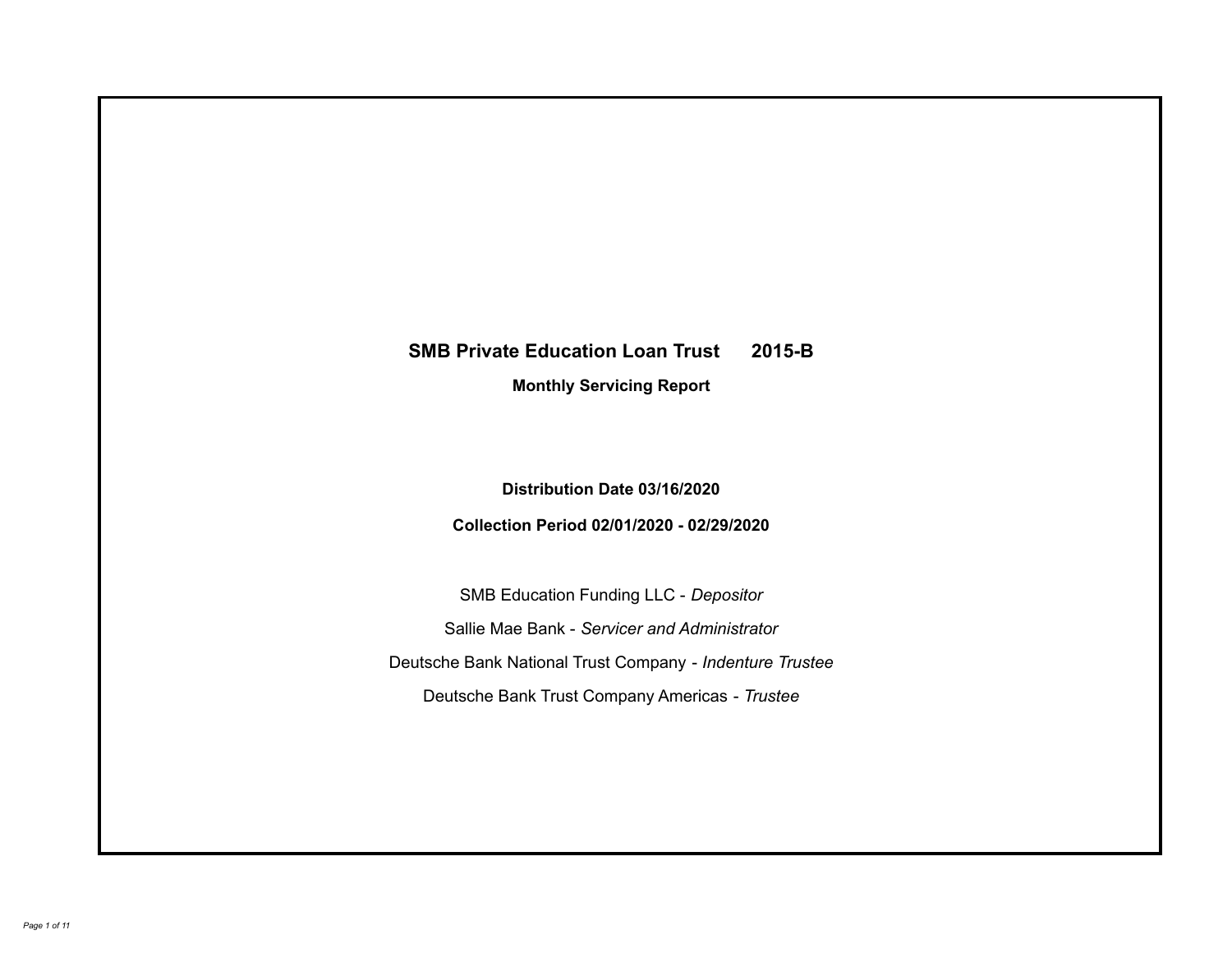| А | <b>Student Loan Portfolio Characteristics</b> |                                                 | Settlement Date<br>07/30/2015 | 01/31/2020            | 02/29/2020            |
|---|-----------------------------------------------|-------------------------------------------------|-------------------------------|-----------------------|-----------------------|
|   | <b>Principal Balance</b>                      |                                                 | \$700,964,388.29              | \$350,745,450.34      | \$343,965,913.19      |
|   | Interest to be Capitalized Balance            |                                                 | 42,430,107.89                 | 13,067,472.08         | 12,666,168.00         |
|   | Pool Balance                                  |                                                 | \$743,394,496.18              | \$363,812,922.42      | \$356,632,081.19      |
|   | Weighted Average Coupon (WAC)                 |                                                 |                               |                       |                       |
|   |                                               | WAC1 (Contractual Interest Rate on the Loan)    | 8.20%                         | 8.85%                 | 8.85%                 |
|   |                                               | WAC2 (Average of Applicable Interest Rate)      | 8.18%                         | 8.77%                 | 8.77%                 |
|   |                                               | WAC3 (Average of Actual Interest Rate)          | 8.13%                         | 8.69%                 | 8.69%                 |
|   | Weighted Average Remaining Term               |                                                 | 128.84                        | 121.52                | 121.58                |
|   | Number of Loans                               |                                                 | 63,899                        | 33,100                | 32,478                |
|   | Number of Borrowers<br>Pool Factor            |                                                 | 43,918                        | 23,060<br>0.489394157 | 22,618<br>0.479734627 |
|   |                                               | Since Issued Total Constant Prepayment Rate (1) |                               | 9.16%                 | 9.17%                 |
|   |                                               |                                                 |                               |                       |                       |
| B | <b>Debt Securities</b>                        | <b>Cusip/Isin</b>                               | 02/18/2020                    |                       | 03/16/2020            |
|   | A <sub>2</sub> A                              | 78448QAB4                                       | \$74,668,286.42               |                       | \$71,245,928.05       |
|   | A2B                                           | 78448QAC2                                       | \$35,000,759.27               |                       | \$33,396,528.78       |
|   | A <sub>3</sub>                                | 78448QAD0                                       | \$75,000,000.00               |                       | \$75,000,000.00       |
|   | B                                             | 78448QAE8                                       | \$70,000,000.00               |                       | \$70,000,000.00       |
|   | $\mathsf C$                                   | 78448QAF5                                       | \$50,000,000.00               |                       | \$50,000,000.00       |
|   |                                               |                                                 |                               |                       |                       |
| C | <b>Certificates</b>                           | <b>Cusip/Isin</b>                               | 02/18/2020                    |                       | 03/16/2020            |
|   | Residual                                      | 78448Q108                                       | \$100,000.00                  |                       | \$100,000.00          |
|   |                                               |                                                 |                               |                       |                       |
| D | <b>Account Balances</b>                       |                                                 | 02/18/2020                    |                       | 03/16/2020            |
|   | Reserve Account Balance                       |                                                 | \$1,896,081.00                |                       | \$1,896,081.00        |
|   |                                               |                                                 |                               |                       |                       |
| E | <b>Asset / Liability</b>                      |                                                 | 02/18/2020                    |                       | 03/16/2020            |
|   | Overcollateralization Percentage              |                                                 | 16.26%                        |                       | 15.98%                |
|   | Specified Overcollateralization Amount        |                                                 | \$109,143,876.73              |                       | \$106,989,624.36      |
|   | Actual Overcollateralization Amount           |                                                 | \$59,143,876.73               |                       | \$56,989,624.36       |

(1) Since Issued Total CPR calculations found in monthly servicing reports issued on or prior to September 15, 2015 originally included loans that were removed from the pool by the sponsor because they .<br>became ineligible for the pool between the cut-off date and settlement date. On October 5, 2015, Since Issued Total CPR calculations were revised to exclude these loans and all prior monthly servicing reports were restated. For additional information, see 'Since Issued CPR Methodology' found on page 11 of this report.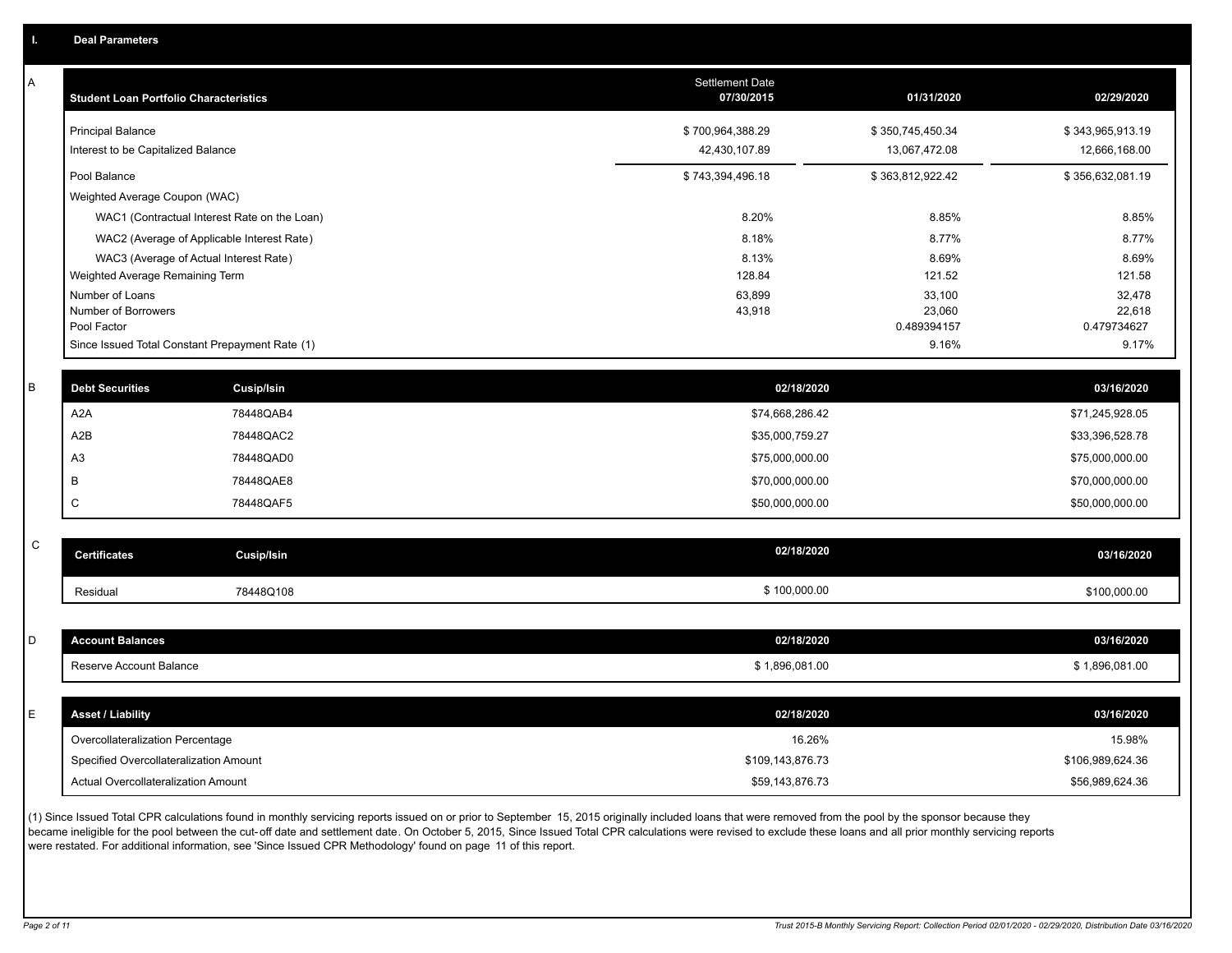## **II. 2015-B Trust Activity 02/01/2020 through 02/29/2020**

| <b>Borrower Principal</b><br>7,088,140.14                                            |  |
|--------------------------------------------------------------------------------------|--|
| <b>Consolidation Activity Principal</b><br>0.00                                      |  |
| Seller Principal Reimbursement<br>244.99                                             |  |
| 0.00<br>Servicer Principal Reimbursement                                             |  |
| 0.00<br>Delinquent Principal Purchases by Servicer                                   |  |
| <b>Other Principal Deposits</b><br>44,027.64                                         |  |
| \$7,132,412.77<br><b>Total Principal Receipts</b>                                    |  |
| B<br><b>Student Loan Interest Receipts</b>                                           |  |
| <b>Borrower Interest</b><br>1,983,971.66                                             |  |
| 0.00<br><b>Consolidation Activity Interest</b>                                       |  |
| Seller Interest Reimbursement<br>11.97                                               |  |
| Servicer Interest Reimbursement<br>0.00                                              |  |
| 0.00<br>Delinquent Interest Purchases by Servicer                                    |  |
| 20,705.93<br><b>Other Interest Deposits</b>                                          |  |
| \$2,004,689.56<br><b>Total Interest Receipts</b>                                     |  |
| C<br><b>Recoveries on Realized Losses</b><br>\$90,542.68                             |  |
| \$13,619.12<br>D<br><b>Investment Income</b>                                         |  |
| Е<br>\$0.00<br><b>Funds Borrowed from Next Collection Period</b>                     |  |
| F<br><b>Funds Repaid from Prior Collection Period</b><br>\$0.00                      |  |
| G<br>\$0.00<br>Loan Sale or Purchase Proceeds                                        |  |
| \$0.00<br>н<br>Initial Deposits to Distribution Account                              |  |
| \$0.00<br><b>Excess Transferred from Other Accounts</b>                              |  |
| J<br><b>Borrower Benefit Reimbursements</b><br>\$0.00                                |  |
| <b>Other Deposits</b><br>\$0.00<br>Κ                                                 |  |
| L<br><b>Other Fees Collected</b><br>\$0.00                                           |  |
| M<br><b>AVAILABLE FUNDS</b><br>\$9,241,264.13                                        |  |
| N<br>Non-Cash Principal Activity During Collection Period<br>\$352,875.62            |  |
| O<br>Aggregate Purchased Amounts by the Depositor, Servicer or Seller<br>\$64,733.57 |  |
| P<br>Aggregate Loan Substitutions<br>\$0.00                                          |  |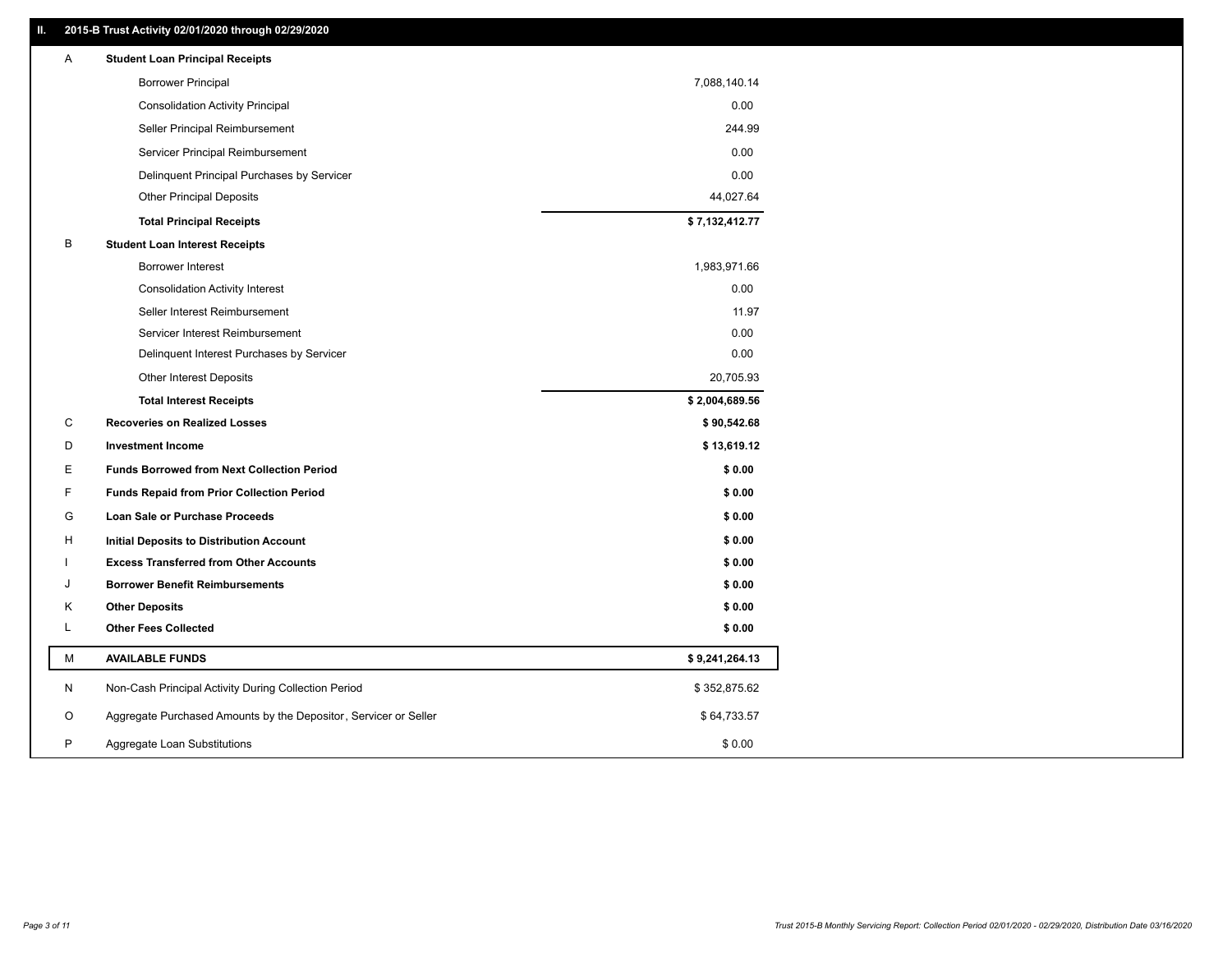|                   |                       |                          |         |                                                           | <b>Loans by Repayment Status</b> |                            |                          |         |                                                           |                |                            |
|-------------------|-----------------------|--------------------------|---------|-----------------------------------------------------------|----------------------------------|----------------------------|--------------------------|---------|-----------------------------------------------------------|----------------|----------------------------|
|                   |                       |                          |         | 02/29/2020                                                |                                  |                            |                          |         | 01/31/2020                                                |                |                            |
|                   |                       | <b>Wtd Avg</b><br>Coupon | # Loans | Principal and<br><b>Interest Accrued</b><br>to Capitalize | % of Principal                   | % of Loans in<br>Repay (1) | <b>Wtd Avg</b><br>Coupon | # Loans | Principal and<br><b>Interest Accrued</b><br>to Capitalize | % of Principal | % of Loans in<br>Repay (1) |
| INTERIM:          | IN SCHOOL             | 10.25%                   | 709     | \$11,881,371.97                                           | 3.332%                           | $-$ %                      | 10.21%                   | 735     | \$12,346,612.42                                           | 3.394%         | $-$ %                      |
|                   | GRACE                 | 9.72%                    | 221     | \$3,990,946.98                                            | 1.119%                           | $-$ %                      | 9.66%                    | 255     | \$4,507,140.23                                            | 1.239%         | $-$ %                      |
|                   | <b>DEFERMENT</b>      | 9.78%                    | 2,144   | \$30,819,596.27                                           | 8.642%                           | $-$ %                      | 9.72%                    | 2,166   | \$31,101,693.04                                           | 8.549%         | $-$ %                      |
| <b>REPAYMENT:</b> | <b>CURRENT</b>        | 8.47%                    | 27,509  | \$282,314,752.22                                          | 79.161%                          | 91.087%                    | 8.47%                    | 27,943  | \$286,675,332.46                                          | 78.797%        | 90.761%                    |
|                   | 31-60 DAYS DELINQUENT | 8.70%                    | 516     | \$6,975,093.87                                            | 1.956%                           | 2.250%                     | 8.66%                    | 549     | \$7,930,269.12                                            | 2.180%         | 2.511%                     |
|                   | 61-90 DAYS DELINQUENT | 8.21%                    | 279     | \$4,712,350.49                                            | 1.321%                           | 1.520%                     | 8.52%                    | 293     | \$4,802,487.86                                            | 1.320%         | 1.520%                     |
|                   | > 90 DAYS DELINQUENT  | 9.90%                    | 163     | \$2,467,503.66                                            | 0.692%                           | 0.796%                     | 9.68%                    | 149     | \$2,054,069.87                                            | 0.565%         | 0.650%                     |
|                   | <b>FORBEARANCE</b>    | 8.90%                    | 937     | \$13,470,465.73                                           | 3.777%                           | 4.346%                     | 8.99%                    | 1,010   | \$14,395,317.42                                           | 3.957%         | 4.558%                     |
| <b>TOTAL</b>      |                       |                          | 32,478  | \$356,632,081.19                                          | 100.00%                          | 100.00%                    |                          | 33,100  | \$363,812,922.42                                          | 100.00%        | 100.00%                    |

Percentages may not total 100% due to rounding  $\star$ 

1 Loans classified in "Repayment" include any loan for which interim interest only, \$25 fixed payments or full principal and interest payments are due.

|                         |                                                                                                                                                                                |                          |         |                                                                  | <b>Loans by Borrower Status</b> |                                |                          |         |                                                           |                |                                |
|-------------------------|--------------------------------------------------------------------------------------------------------------------------------------------------------------------------------|--------------------------|---------|------------------------------------------------------------------|---------------------------------|--------------------------------|--------------------------|---------|-----------------------------------------------------------|----------------|--------------------------------|
|                         |                                                                                                                                                                                |                          |         | 02/29/2020                                                       |                                 |                                |                          |         | 01/31/2020                                                |                |                                |
|                         |                                                                                                                                                                                | <b>Wtd Avg</b><br>Coupon | # Loans | <b>Principal and</b><br><b>Interest Accrued</b><br>to Capitalize | % of Principal                  | % of Loans in<br>P&I Repay (2) | <b>Wtd Avg</b><br>Coupon | # Loans | Principal and<br><b>Interest Accrued</b><br>to Capitalize | % of Principal | % of Loans in<br>P&I Repay (2) |
| INTERIM:                | IN SCHOOL                                                                                                                                                                      | 9.94%                    | 1,323   | \$21,460,723.31                                                  | 6.018%                          | $-$ %                          | 9.90%                    | 1,358   | \$21,944,688.66                                           | 6.032%         | $-$ %                          |
|                         | GRACE                                                                                                                                                                          | 9.49%                    | 408     | \$6,499,851.88                                                   | 1.823%                          | $-$ %                          | 9.50%                    | 478     | \$7,612,391.28                                            | 2.092%         | $-$ %                          |
|                         | <b>DEFERMENT</b>                                                                                                                                                               | 9.47%                    | 3,838   | \$52,485,575.58                                                  | 14.717%                         | $-$ %                          | 9.42%                    | 3,900   | \$52,970,765.63                                           | 14.560%        | $-$ %                          |
| P&I REPAYMENT:          | <b>CURRENT</b>                                                                                                                                                                 | 8.38%                    | 25,029  | \$248,737,351.40                                                 | 69.746%                         | 90.062%                        | 8.38%                    | 25,384  | \$252,429,099.59                                          | 69.384%        | 89.741%                        |
|                         | 31-60 DAYS DELINQUENT                                                                                                                                                          | 8.70%                    | 509     | \$6,913,347.77                                                   | 1.939%                          | 2.503%                         | 8.65%                    | 536     | \$7,696,157.80                                            | 2.115%         | 2.736%                         |
|                         | 61-90 DAYS DELINQUENT                                                                                                                                                          | 8.19%                    | 277     | \$4,686,423.38                                                   | 1.314%                          | 1.697%                         | 8.51%                    | 290     | \$4,767,424.31                                            | 1.310%         | 1.695%                         |
|                         | > 90 DAYS DELINQUENT                                                                                                                                                           | 9.90%                    | 157     | \$2,378,342.14                                                   | 0.667%                          | 0.861%                         | 9.68%                    | 144     | \$1,997,077.73                                            | 0.549%         | 0.710%                         |
|                         | FORBEARANCE                                                                                                                                                                    | 8.90%                    | 937     | \$13,470,465.73                                                  | 3.777%                          | 4.877%                         | 8.99%                    | 1,010   | \$14,395,317.42                                           | 3.957%         | 5.118%                         |
| <b>TOTAL</b><br>$\star$ | Percentages may not total 100% due to rounding<br>2 Loans classified in "P&I Repayment" includes only those loans for which scheduled principal and interest payments are due. |                          | 32,478  | \$356,632,081.19                                                 | 100.00%                         | 100.00%                        |                          | 33,100  | \$363,812,922.42                                          | 100.00%        | 100.00%                        |

WAC reflects WAC3 To conform with company standard reporting these sections now include Princial and Interest Accrued to Capitalize .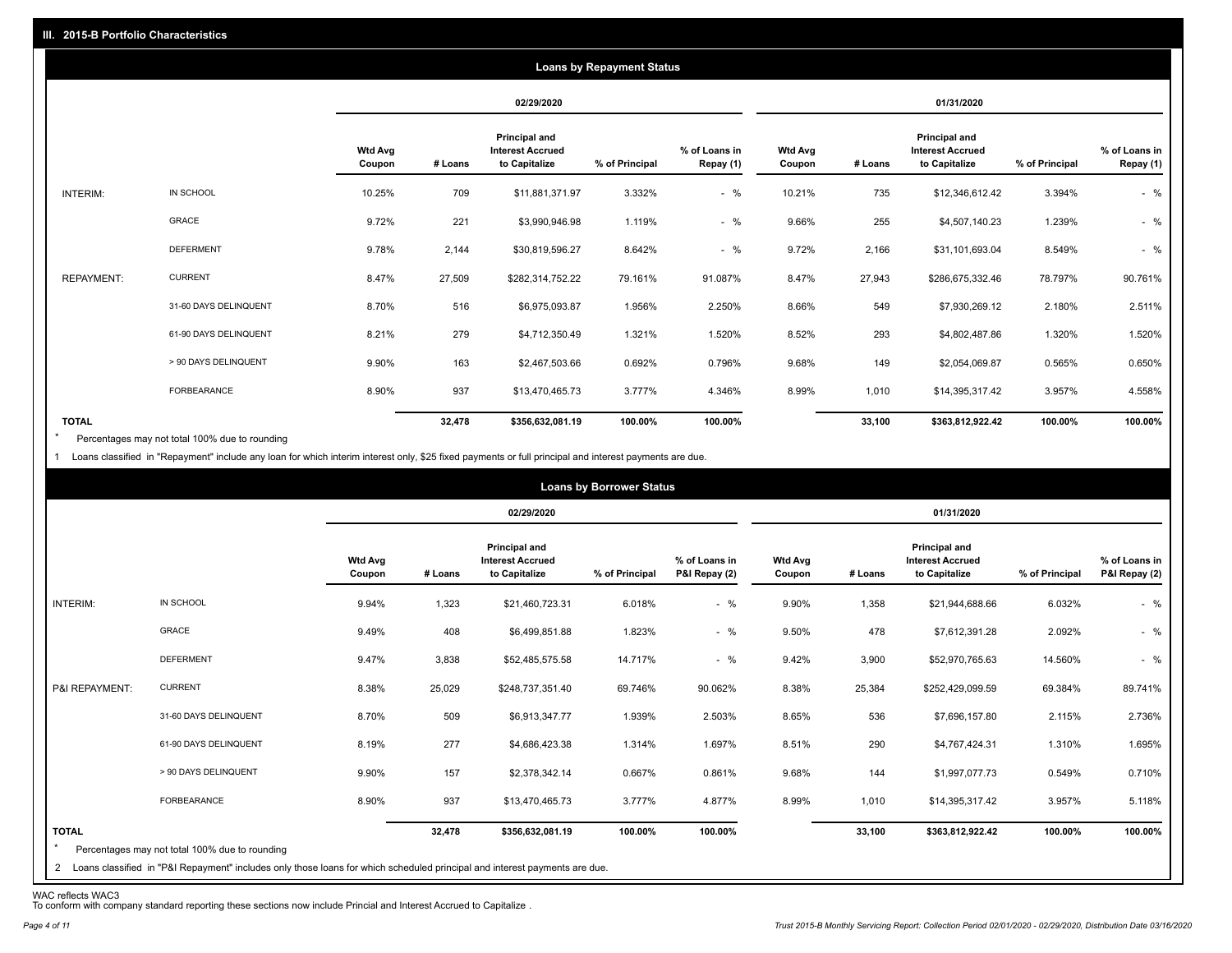|                                                                                                  | 2/29/2020        | 1/31/2020        |
|--------------------------------------------------------------------------------------------------|------------------|------------------|
| Pool Balance                                                                                     | \$356,632,081.19 | \$363,812,922.42 |
| Total # Loans                                                                                    | 32,478           | 33,100           |
| Total # Borrowers                                                                                | 22,618           | 23,060           |
| Weighted Average Coupon                                                                          | 8.77%            | 8.77%            |
| Weighted Average Remaining Term                                                                  | 121.58           | 121.52           |
| Percent of Pool - Cosigned                                                                       | 93.1%            | 93.0%            |
| Percent of Pool - Non Cosigned                                                                   | 6.9%             | 7.0%             |
| Borrower Interest Accrued for Period                                                             | \$2,459,519.53   | \$2,530,731.28   |
| Outstanding Borrower Interest Accrued                                                            | \$15,179,895.90  | \$15,720,043.23  |
| Gross Principal Realized Loss - Periodic *                                                       | \$514,424.77     | \$503,585.36     |
| Gross Principal Realized Loss - Cumulative *                                                     | \$32,357,153.21  | \$31,842,728.44  |
| Recoveries on Realized Losses - Periodic                                                         | \$90,542.68      | \$109,524.10     |
| Recoveries on Realized Losses - Cumulative                                                       | \$4,757,142.21   | \$4,666,599.53   |
| Net Losses - Periodic                                                                            | \$423,882.09     | \$394,061.26     |
| Net Losses - Cumulative                                                                          | \$27,600,011.00  | \$27,176,128.91  |
| Non-Cash Principal Activity - Capitalized Interest                                               | \$871,231.80     | \$569,639.07     |
| Since Issued Total Constant Prepayment Rate (CPR) (1)                                            | 9.17%            | 9.16%            |
| Loan Substitutions                                                                               | \$0.00           | \$0.00           |
| <b>Cumulative Loan Substitutions</b>                                                             | \$0.00           | \$0.00           |
| <b>Unpaid Servicing Fees</b>                                                                     | \$0.00           | \$0.00           |
| <b>Unpaid Administration Fees</b>                                                                | \$0.00           | \$0.00           |
| <b>Unpaid Carryover Servicing Fees</b>                                                           | \$0.00           | \$0.00           |
| Note Interest Shortfall                                                                          | \$0.00           | \$0.00           |
| Loans in Modification                                                                            | \$40,575,742.91  | \$40,705,910.56  |
| % of Loans in Modification as a % of Loans in Repayment (P&I)                                    | 15.44%           | 15.25%           |
|                                                                                                  |                  |                  |
| % Annualized Gross Principal Realized Loss - Periodic as a %<br>of Loans in Repayment (P&I) * 12 | 2.35%            | 2.26%            |
| % Gross Principal Realized Loss - Cumulative as a % of                                           |                  |                  |
| Original Pool Balance                                                                            | 4.35%            | 4.28%            |

\* In accordance with the Servicer's current policies and procedures, after September 1, 2017 loans subject to bankruptcy claims generally will not be reported as a charged- off unless and until they are delinquent for 120

(1) Since Issued Total CPR calculations found in monthly servicing reports issued on or prior to September 15, 2015 originally included loans that were removed from the pool by the sponsor because they became ineligible fo between the cut-off date and settlement date. On October 5, 2015, Since Issued Total CPR calculations were revised to exclude these loans and all prior monthly servicing reports were restated. For additional information, s Issued CPR Methodology' found on page 11 of this report.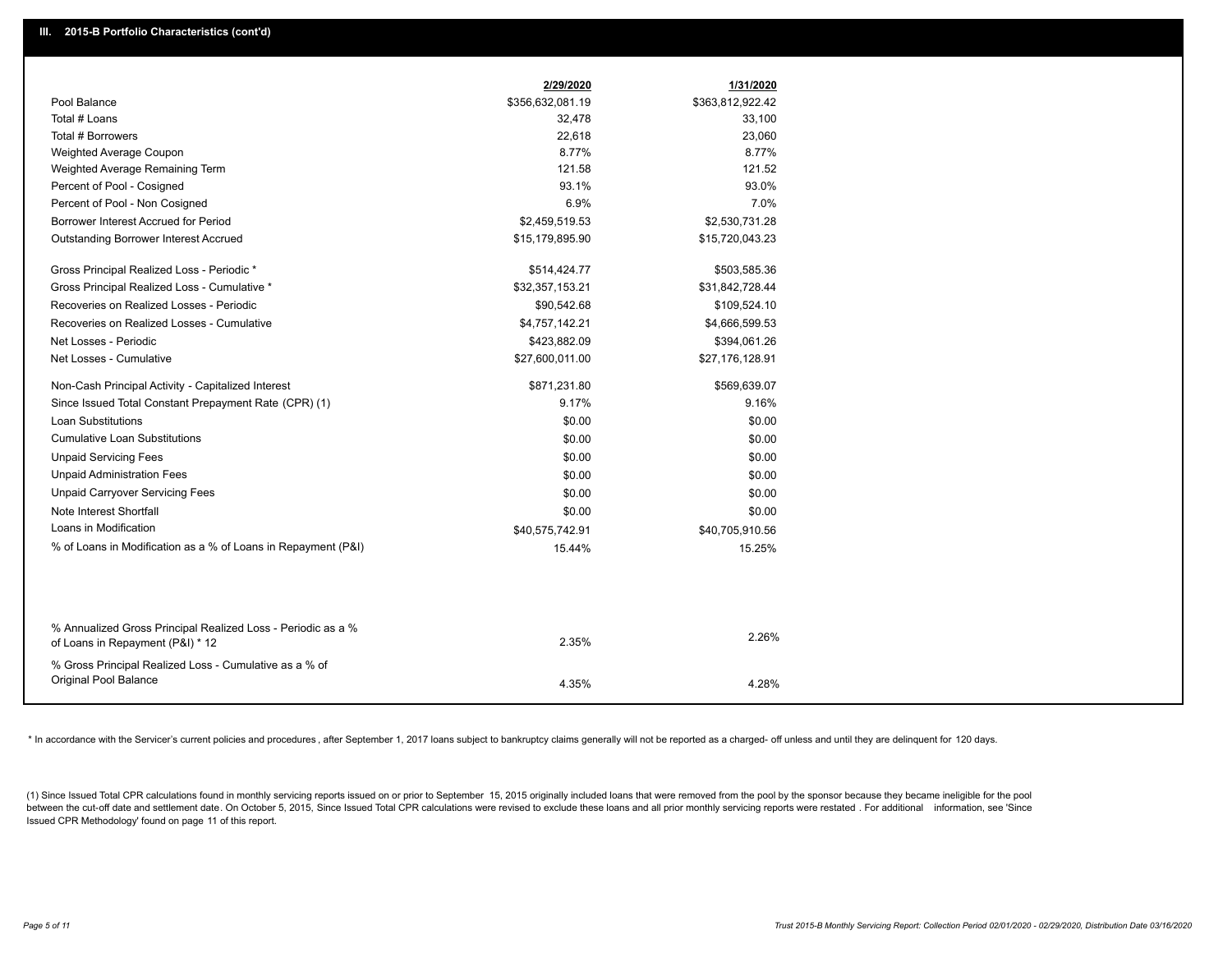#### **Loan Program**  A

|                                    | Weighted<br><b>Average Coupon</b> | # LOANS     | <b>\$ AMOUNT</b> | $%$ *     |
|------------------------------------|-----------------------------------|-------------|------------------|-----------|
| - Smart Option Interest-Only Loans | 7.79%                             | 6,444       | \$48,435,743.68  | 13.581%   |
| - Smart Option Fixed Pay Loans     | 8.60%                             | 8,657       | \$111,140,761.46 | 31.164%   |
| - Smart Option Deferred Loans      | 8.95%                             | 17,377      | \$197,055,576.05 | 55.255%   |
| - Other Loan Programs              | $0.00\%$                          | $\mathbf 0$ | \$0.00           | $0.000\%$ |
| <b>Total</b>                       | 8.69%                             | 32,478      | \$356,632,081.19 | 100.000%  |

\* Percentages may not total 100% due to rounding

B

C

**Index Type**

|                       | Weighted<br><b>Average Coupon</b> | # LOANS | <b>\$ AMOUNT</b> | % *       |
|-----------------------|-----------------------------------|---------|------------------|-----------|
| - Fixed Rate Loans    | 7.17%                             | 7,556   | \$102,038,340.64 | 28.612%   |
| - LIBOR Indexed Loans | 9.30%                             | 24,922  | \$254,593,740.55 | 71.388%   |
| - Other Index Rates   | $0.00\%$                          |         | \$0.00           | $0.000\%$ |
| Total                 | 8.69%                             | 32,478  | \$356,632,081.19 | 100.000%  |

\* Percentages may not total 100% due to rounding

# **Weighted Average Recent FICO**

|                    | # LOANS  | <b>\$ AMOUNT</b> | $%$ *    |
|--------------------|----------|------------------|----------|
| $0 - 639$          | 3,224    | \$36,333,262.02  | 10.188%  |
| 640 - 669          | 2,310    | \$25,686,932.10  | 7.203%   |
| 670 - 699          | 3,480    | \$40,381,804.19  | 11.323%  |
| 700 - 739          | 6,534    | \$75,445,826.35  | 21.155%  |
| $740 +$            | 16,930   | \$178,784,256.53 | 50.131%  |
| N/A <sup>(1)</sup> | $\Omega$ | \$0.00           | 0.000%   |
| <b>Total</b>       | 32,478   | \$356,632,081.19 | 100.000% |

WAC reflects WAC3 To conform with company standard reporting these sections now include Princial and Interest Accrued to Capitalize .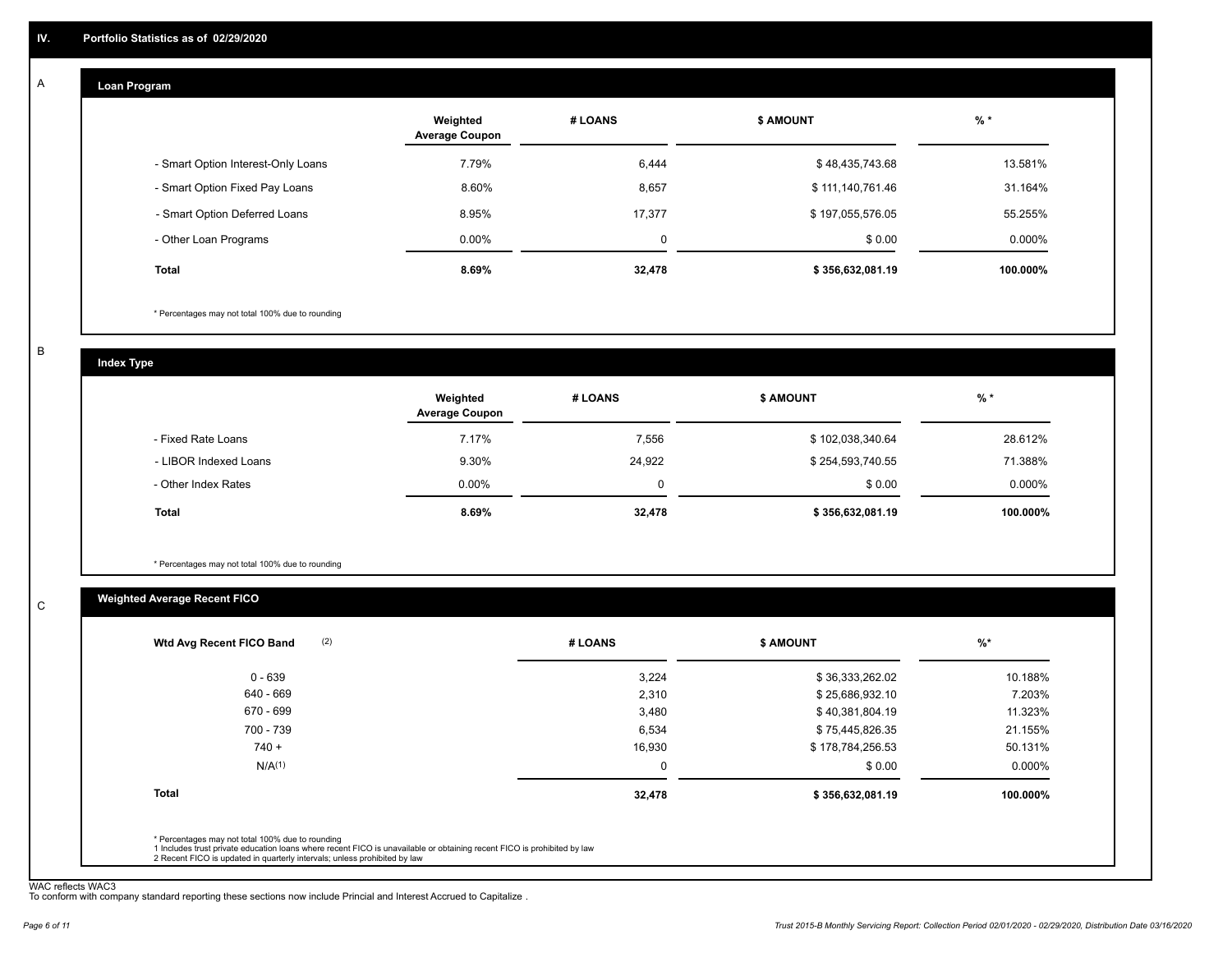| V. | 2015-B Reserve Account and Principal Distribution Calculations                                 |                  |  |
|----|------------------------------------------------------------------------------------------------|------------------|--|
| А. | <b>Reserve Account</b>                                                                         |                  |  |
|    | Specified Reserve Account Balance                                                              | \$1,896,081.00   |  |
|    | Actual Reserve Account Balance                                                                 | \$1,896,081.00   |  |
| В. | <b>Principal Distribution Amount</b>                                                           |                  |  |
|    | Class A Notes Outstanding<br>i.                                                                | \$184,669,045.69 |  |
|    | Pool Balance<br>ji.                                                                            | \$356,632,081.19 |  |
|    | First Priority Principal Distribution Amount (i - ii)<br>iii.                                  | \$0.00           |  |
|    | Class A and B Notes Outstanding<br>iv.                                                         | \$254,669,045.69 |  |
|    | First Priority Principal Distribution Amount<br>v.                                             | \$0.00           |  |
|    | Pool Balance<br>vi.                                                                            | \$356,632,081.19 |  |
|    | Specified Overcollateralization Amount<br>vii.                                                 | \$106,989,624.36 |  |
|    | Available Funds (after payment of waterfall items A through H)<br>viii.                        | \$8,154,401.19   |  |
|    | Class C Notes Outstanding<br>ix.                                                               | \$50,000,000.00  |  |
|    |                                                                                                |                  |  |
|    | Regular Principal Distribution Amount (if (iv > 0, (iv - v) - (vi - vii), min(viii, ix))<br>x. | \$5,026,588.86   |  |
|    | Pool Balance<br>xi.                                                                            | \$356,632,081.19 |  |
|    | 10% of Initial Pool Balance<br>xii.                                                            | \$74,339,449.62  |  |
|    | First Priority Principal Distribution Amount<br>xiii.                                          | \$0.00           |  |
|    | Regular Principal Distribution Amount<br>XIV.                                                  | \$5,026,588.86   |  |
|    | Available Funds (after payment of waterfall items A through J)<br>XV.                          | \$3,127,812.33   |  |
|    | xvi. Additional Principal Distribution Amount (if(ix $\lt$ = x, min(xv, xi - xiii - xiv)))     | \$0.00           |  |
|    |                                                                                                |                  |  |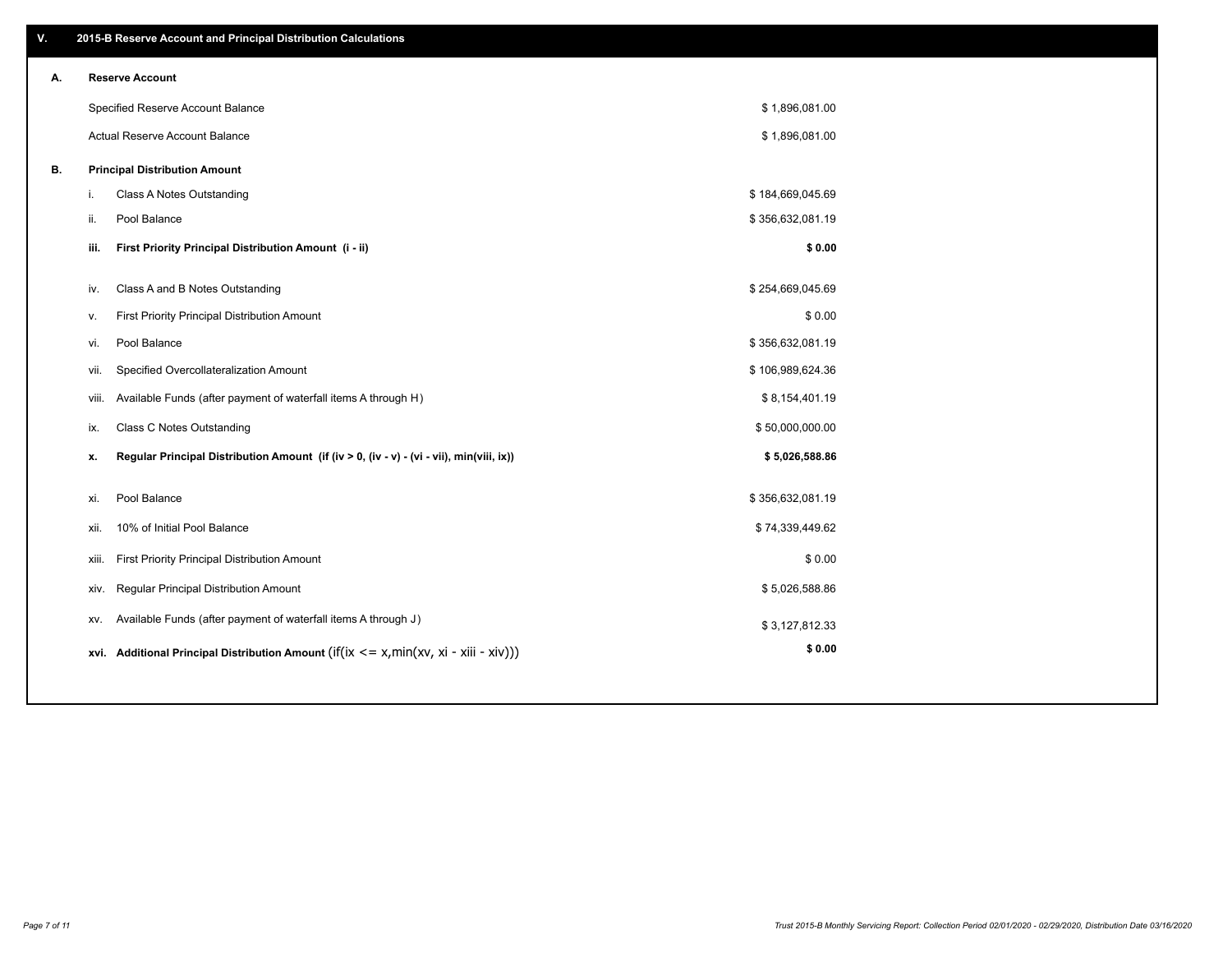|           |                                                         | Paid           | <b>Funds Balance</b> |
|-----------|---------------------------------------------------------|----------------|----------------------|
|           |                                                         |                |                      |
|           | <b>Total Available Funds</b>                            |                | \$9,241,264.13       |
| A         | <b>Trustee Fees</b>                                     | \$0.00         | \$9,241,264.13       |
| В         | <b>Servicing Fees</b>                                   | \$234,671.66   | \$9,006,592.47       |
| C         | i. Administration Fees                                  | \$8,333.00     | \$8,998,259.47       |
|           | ii. Unreimbursed Administrator Advances plus any Unpaid | \$0.00         | \$8,998,259.47       |
| D         | Class A Noteholders Interest Distribution Amount        | \$452,191.61   | \$8,546,067.86       |
| Е         | First Priority Principal Payment                        | \$0.00         | \$8,546,067.86       |
| F         | Class B Noteholders Interest Distribution Amount        | \$204,166.67   | \$8,341,901.19       |
| G         | Class C Noteholders Interest Distribution Amount        | \$187,500.00   | \$8,154,401.19       |
| H         | <b>Reinstatement Reserve Account</b>                    | \$0.00         | \$8,154,401.19       |
|           | Regular Principal Distribution                          | \$5,026,588.86 | \$3,127,812.33       |
| J         | <b>Carryover Servicing Fees</b>                         | \$0.00         | \$3,127,812.33       |
| Κ         | Additional Principal Distribution Amount                | \$0.00         | \$3,127,812.33       |
| L         | Unpaid Expenses of Trustee                              | \$0.00         | \$3,127,812.33       |
| М         | Unpaid Expenses of Administrator                        | \$0.00         | \$3,127,812.33       |
| ${\sf N}$ | Remaining Funds to the Residual Certificateholders      | \$3,127,812.33 | \$0.00               |

### **Waterfall Conditions**

|      | Pool Balance                                                                       | \$356,632,081.19 |  |
|------|------------------------------------------------------------------------------------|------------------|--|
|      | Class A and B Notes Outstanding                                                    | \$254,669,045.69 |  |
| iii. | Class C Noteholders' Interest Distribution Ratio (i / ii)                          | 140.04%          |  |
| iv.  | Minimum Ratio                                                                      | 110.00%          |  |
| v.   | Is the Class C Noteholders' Interest Distribution Condition Satisfied (iii $>$ iv) | $\checkmark$     |  |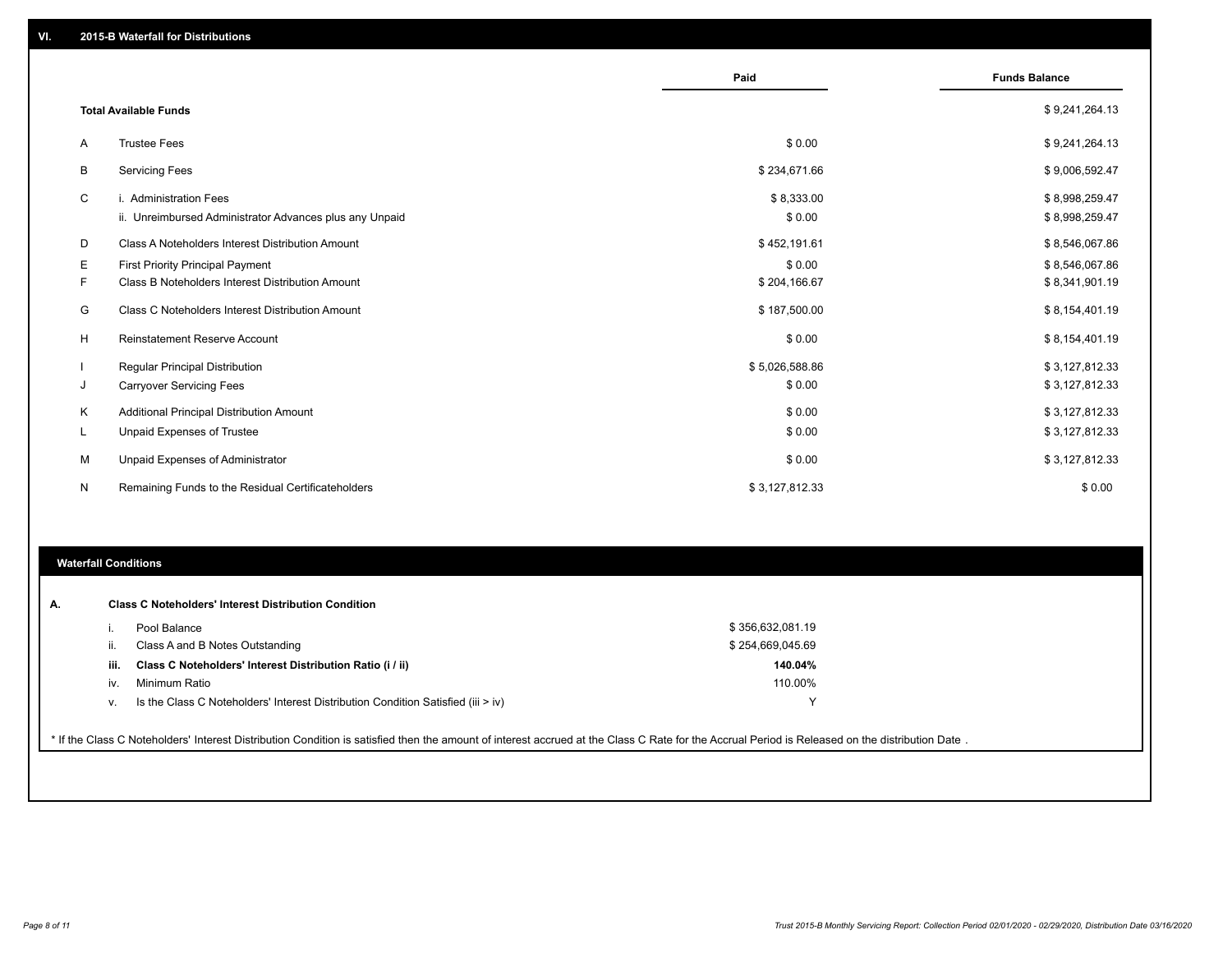| <b>Distribution Amounts</b>                                |                         |                         |                         |
|------------------------------------------------------------|-------------------------|-------------------------|-------------------------|
|                                                            | A <sub>2</sub> A        | A <sub>2</sub> B        | A3                      |
| Cusip/Isin                                                 | 78448QAB4               | 78448QAC2               | 78448QAD0               |
| <b>Beginning Balance</b>                                   | \$74,668,286.42         | \$35,000,759.27         | \$75,000,000.00         |
| Index                                                      | <b>FIXED</b>            | <b>LIBOR</b>            | <b>LIBOR</b>            |
| Spread/Fixed Rate                                          | 2.98%                   | 1.20%                   | 1.75%                   |
| Record Date (Days Prior to Distribution)                   | 1 NEW YORK BUSINESS DAY | 1 NEW YORK BUSINESS DAY | 1 NEW YORK BUSINESS DAY |
| <b>Accrual Period Begin</b>                                | 2/15/2020               | 2/18/2020               | 2/18/2020               |
| <b>Accrual Period End</b>                                  | 3/15/2020               | 3/16/2020               | 3/16/2020               |
| Daycount Fraction                                          | 0.08333333              | 0.07500000              | 0.07500000              |
| Interest Rate*                                             | 2.98000%                | 2.85850%                | 3.40850%                |
| <b>Accrued Interest Factor</b>                             | 0.002483333             | 0.002143875             | 0.002556375             |
| <b>Current Interest Due</b>                                | \$185,426.24            | \$75,037.25             | \$191,728.12            |
| Interest Shortfall from Prior Period Plus Accrued Interest | $\mathsf{\$}$ -         | $\mathsf{\$}$ -         | $$ -$                   |
| <b>Total Interest Due</b>                                  | \$185,426.24            | \$75,037.25             | \$191,728.12            |
| <b>Interest Paid</b>                                       | \$185,426.24            | \$75,037.25             | \$191,728.12            |
| <b>Interest Shortfall</b>                                  | $\mathsf{\$}$ -         | $\mathsf{\$}$ -         | $$ -$                   |
| <b>Principal Paid</b>                                      | \$3,422,358.37          | \$1,604,230.49          | $$ -$                   |
| <b>Ending Principal Balance</b>                            | \$71,245,928.05         | \$33,396,528.78         | \$75,000,000.00         |
| Paydown Factor                                             | 0.017824783             | 0.017824783             | 0.000000000             |
| <b>Ending Balance Factor</b>                               | 0.371072542             | 0.371072542             | 1.000000000             |

\* Pay rates for Current Distribution. For the interest rates applicable to the next distribution date, please see https://www.salliemae.com/about/investors/data/SMBabrate.txt.

**VII. 2015-B Distributions**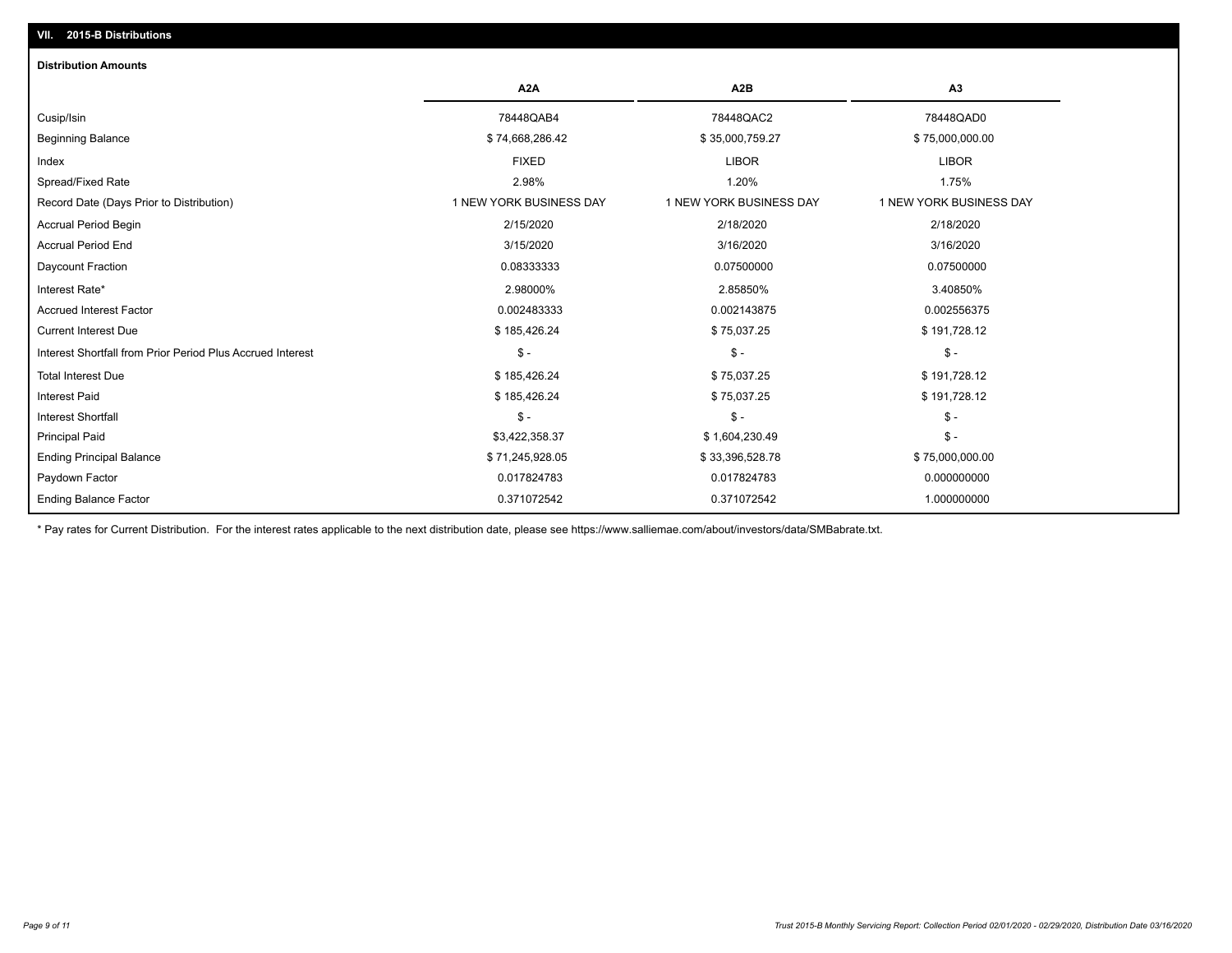| <b>Distribution Amounts</b>                                |                         |                         |
|------------------------------------------------------------|-------------------------|-------------------------|
|                                                            | в                       | C                       |
| Cusip/Isin                                                 | 78448QAE8               | 78448QAF5               |
| <b>Beginning Balance</b>                                   | \$70,000,000.00         | \$50,000,000.00         |
| Index                                                      | <b>FIXED</b>            | <b>FIXED</b>            |
| Spread/Fixed Rate                                          | 3.50%                   | 4.50%                   |
| Record Date (Days Prior to Distribution)                   | 1 NEW YORK BUSINESS DAY | 1 NEW YORK BUSINESS DAY |
| <b>Accrual Period Begin</b>                                | 2/15/2020               | 2/15/2020               |
| <b>Accrual Period End</b>                                  | 3/15/2020               | 3/15/2020               |
| Daycount Fraction                                          | 0.08333333              | 0.08333333              |
| Interest Rate*                                             | 3.50000%                | 4.50000%                |
| <b>Accrued Interest Factor</b>                             | 0.002916667             | 0.003750000             |
| <b>Current Interest Due</b>                                | \$204,166.67            | \$187,500.00            |
| Interest Shortfall from Prior Period Plus Accrued Interest | $\mathsf{\$}$ -         | $\mathsf{\$}$ -         |
| <b>Total Interest Due</b>                                  | \$204,166.67            | \$187,500.00            |
| <b>Interest Paid</b>                                       | \$204,166.67            | \$187,500.00            |
| <b>Interest Shortfall</b>                                  | $\mathsf{\$}$ -         | $\mathsf{\$}$ -         |
| <b>Principal Paid</b>                                      | $\mathsf{\$}$ -         | $\mathsf{\$}$ -         |
| <b>Ending Principal Balance</b>                            | \$70,000,000.00         | \$50,000,000.00         |
| Paydown Factor                                             | 0.000000000             | 0.000000000             |
| <b>Ending Balance Factor</b>                               | 1.000000000             | 1.000000000             |

\* Pay rates for Current Distribution. For the interest rates applicable to the next distribution date, please see https://www.salliemae.com/about/investors/data/SMBabrate.txt.

**VII. 2015-B Distributions**